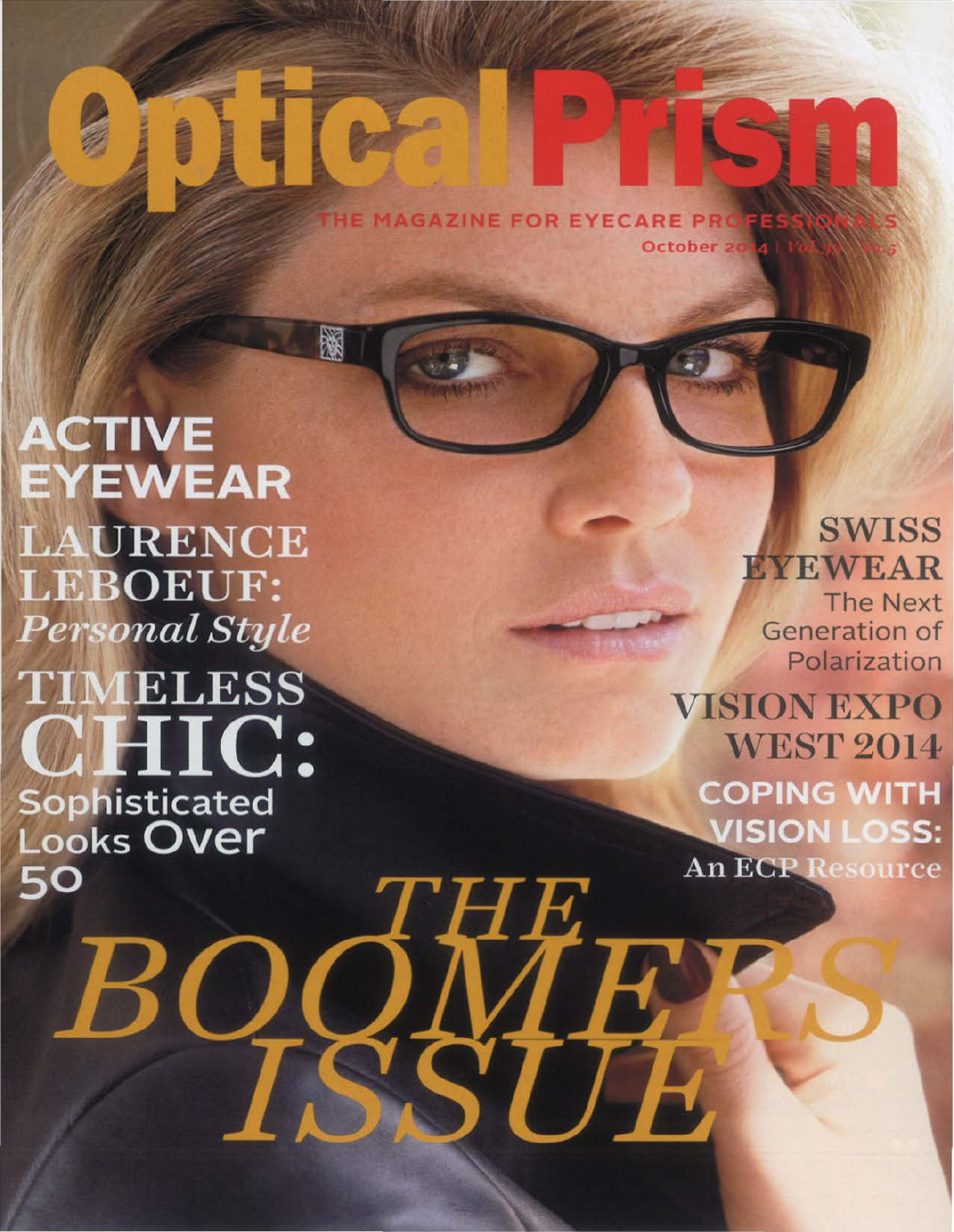# 00 *From the editor*

# *Eyewear Is Booming*

When I think back to my childhood, I can picture the eyewear my grandparents wore when I would visit them.

They ranged in age from their mid 50s to mid 70s, but one thing was clear - they looked like 'grandparents' in their thick rimmed glasses and bi-focals. I can remember my Grandad sitting on the end of the chesterfield in a cream coloured cardigan and grey slacks doing a crossword, 'specs' as he referred to them, on the end of his nose and even though he was only in his 50s at the time, he certainly looked older.

Today wearers in this age group are called Boomers and there are more than 7-4 million of them nationwide. Unlike my grandparents who lived through the war, this post-war generation are more keen to follow fashion trends and have a multitude of style options available to them.

In this issue we highlight some of these styles from chic and trendy to sporty and functional. For many Boomers who lead more active lifestyles than their predecessors, the loss of vision seems a little less expected. We talked to the CNIB to learn about resources ECPs can offer to their patients as they make this new lifestyle transition. ECPs are the first resource for vision loss sufferers and it's important that they are fully informed and engaged in the care of their patients.

For those with a face for fashion, we offer the latest looks from the industry's leading eyewear designers and suppliers including Marchon, WestGroupe, Oakley and more. It's never been so easy to look stylish while wearing a pair of glasses.

Were you at Vision Expo West last month? There is something about the Las Vegas show that embodies the energy and buzz the fall eyewear season creates. It's also exciting to see the latest technology and innovation coming from the areas of research and development. This year we saw more examples of smart lens technology and 3D print technology. As the eyewear industry continues to move forward into the 21st century, the way medical conditions are treated and glasses are worn will change too. It truly is an exciting time to be involved with eye care and eyewear!

Checkout our behind the scenes coverage both in Optical Prism Magazine and online. We have fun videos, all of your favourite new looks and of course - the best the eyewear industry has to offer.

Make sure you connect with us on Facebook, Twitter and YouTube for all the latest information and styles. Share your thoughts with us.

ara

*Samh McGoLd?·iclc Editor smcgoldTiclc@opticalpTism.ca* 



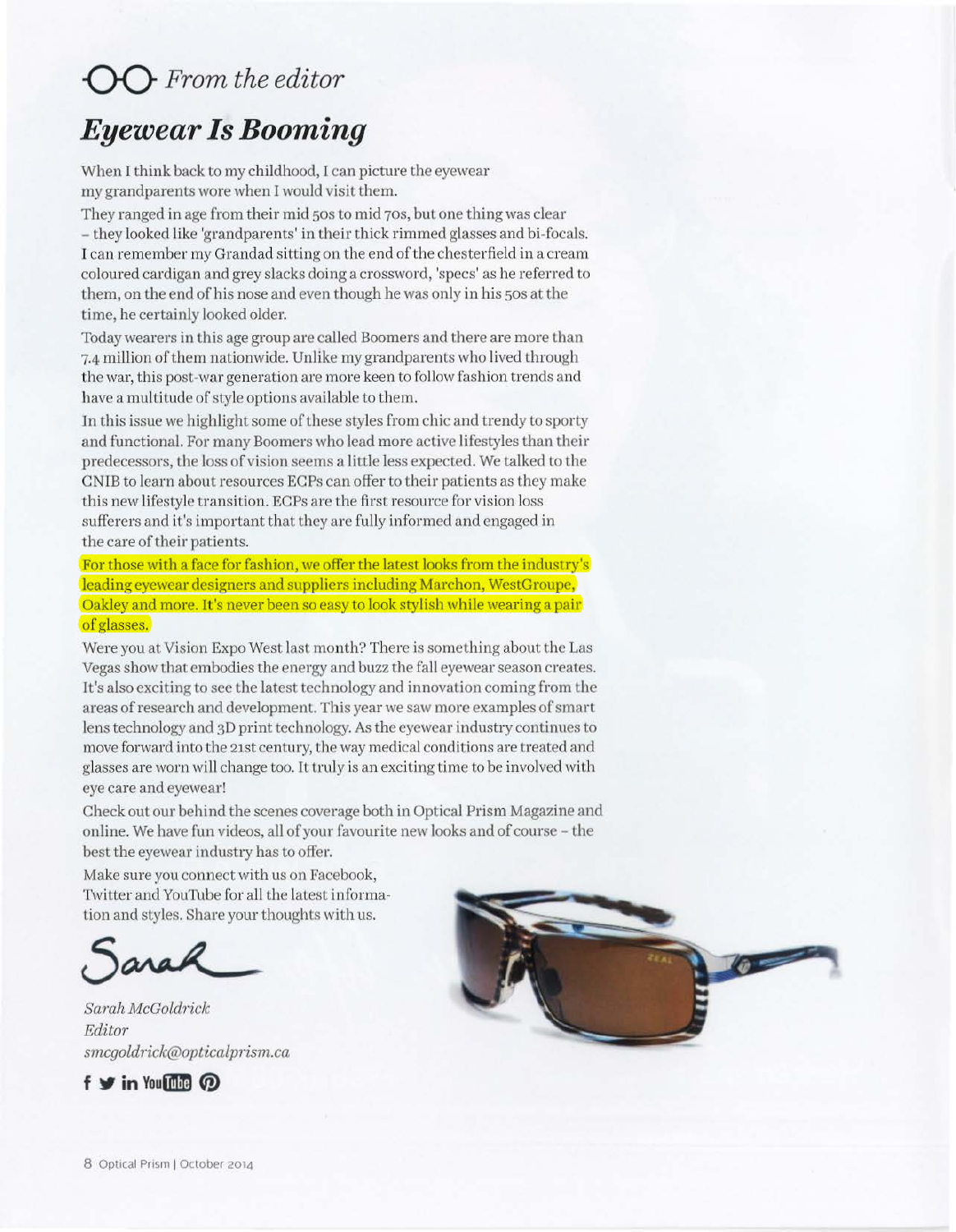

# **0** *Vision* & *Voice*

# WHAT CAN WE EXPECT TO  $SEE$  *ON FACES THIS FALL?*



Quite bold for ladies and men, frames are making a strong statement. Matte colours are taking the lead while depth of colour in dark hues seems to be a popular option for us. Plastic is still king but our metals are growing in popularity.

#### Paul Storace, President Alternative Eyewear/Plan B

"The Fall 2014 look is dominated by strong colouration, namely varying shades oFblue and burgundy. Silhouettes for women's frames are noticeably larger and rounder, but increasingly angular for men. Design details add essential style and include tasteful embellishments, abstract patterns, and subdued colour blocking." Don Coulson, Vice President of Modern Optical Canada

My 2014 fall look is vintage, dark and sexy! Spectacle EYEworks is launching dark, clean, sharp shapes with its RETRO collection and experimental shapes with its Pussy Galore collection. I think clothing fashion for fall of 2014 is also very ' 'intage, dark, and clean! Mehran Baghaie, President Spectacle EYEworks

Variations of cat-eye shapes continue to dominate and add a touch of femininity this season. Metals are becoming more popular with metallic finishes and textured patterns. Digital print overlays on the front and temples make frames more interesting and make room for more design options. Lighter frames with thinner profiles are popular this season in both acetates and metal

#### frames. Rich deep saturated colours are in store for fall 2014 season. Beverly Suliteanu, Vice President of Product Development WestGroupe

An irresistible must for contemporary women this fall is the futuristic interpretation of Balcnciaga's avant garde heart. A perfect harmony of retro-futuristic design and beguilingly feminine allure distinguish style BA0013, whose front is finely interwoven with the temples by the sinuous, enhanced movement of the Balenciaga monogram. With its graceful shape, this model references the emblematic volumes of the Balenciaga lines. The minimalist look is a key trend for men this fall, including style 5294 from the Tom Ford Eyewear collection, which can be worn in two ways as the traditional optical frame can be modified with metal sunglass clip-on lenses. Fabrizio Gamberini, CEO, Marcolin USA/VIVA

~'Au interview with the man behind the magic, our CEO Paul Storace! Care of @OpticalPrism! youtu.be/ FPM2oEqckto #trends #eyewear #TakcNote

#### Alternative Eyewear @AltEyesPlanB

See @Essilor's @Transitions in @ Oplica)Prism's "Colour Coated" article by @SarahEditorOP: bit.ly/ AugOP pic.twitter.com/y9b6eKiYUy Essilor @Essilor



**f** *<b>f* **in** You[Tube  $\circledcirc$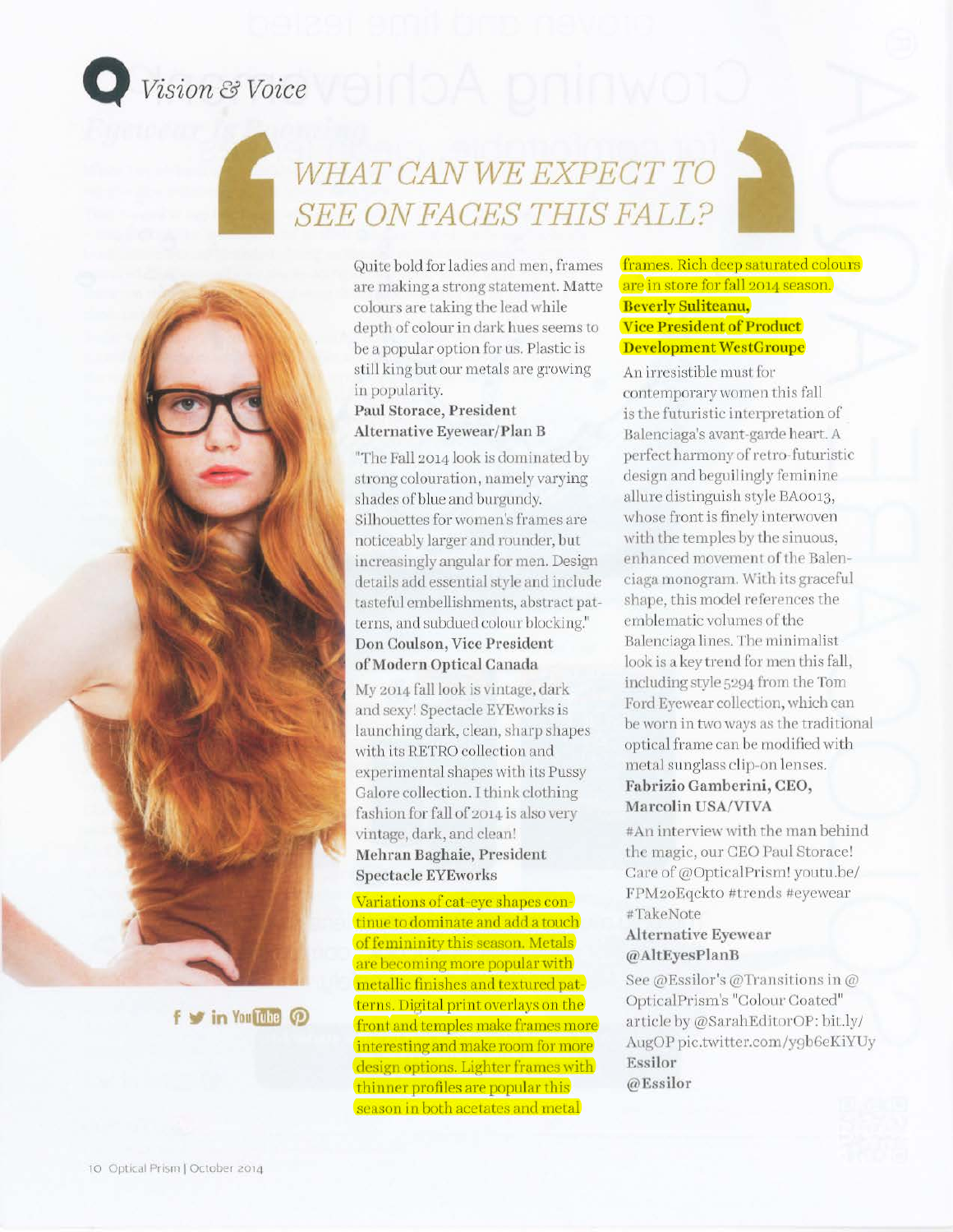



## **SPORTING CLASSIC ROOTS STYLE**

ln celebration of Roots Canada's 41st birthday, Centennial Optical has launched an athletic eyewear collection made from hi-tech ETALEX material. This material contains fibreglass giving it incredible strength and flexibility. Providing thin, light frames, but also the sought-after retro style.

To the touch these frames feel soft and comfortable just like one of Roots, cozy signature sweatshirts and are available in an assortment of classic brand inspired colours for fall including black/almond, fire red/ember, green pine/sand, and Muskoka blue/ash.

Roots ETALEX athletic collection launched September. www.centennialoptical.com

# **801)1118TICATEJJ STATEMENT**

KLiiK: Denmark, a brand of WestGroupe, recently introduced their women's model K 523, a full rim stainless steel frame with a clean, modern silhouette. The free-form laser etched pattern on the front is carried through to the temples giving the design a young, fresh appeal. The striking colour combinations are available in aubergine/ coral. black/turquoise, purple/orchid. and black/grey.

For more information about KLiiK: Denmark contact 1-800-361-6220 or visit www.kliik.com